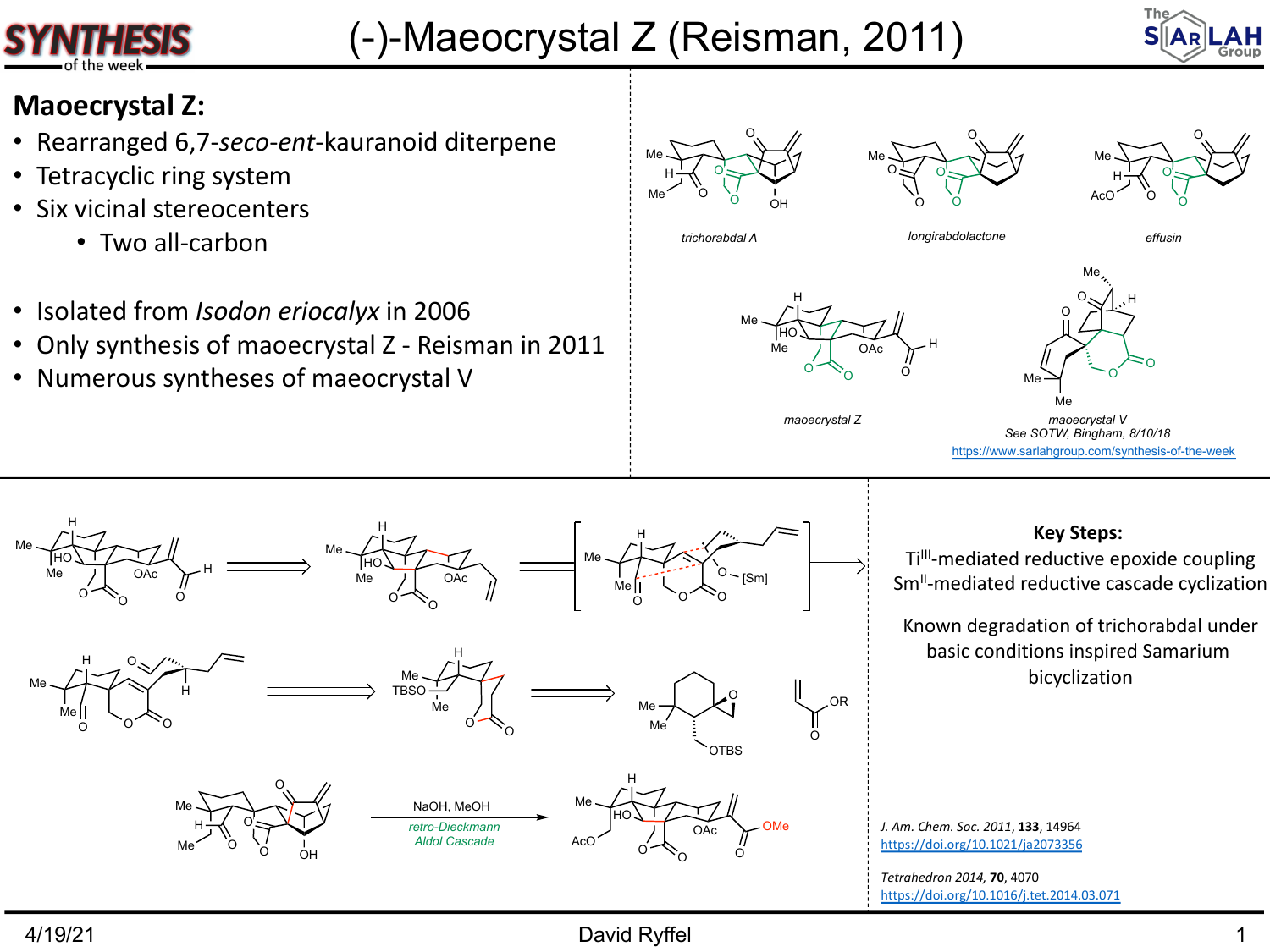



## **Radical Monocyclization:**